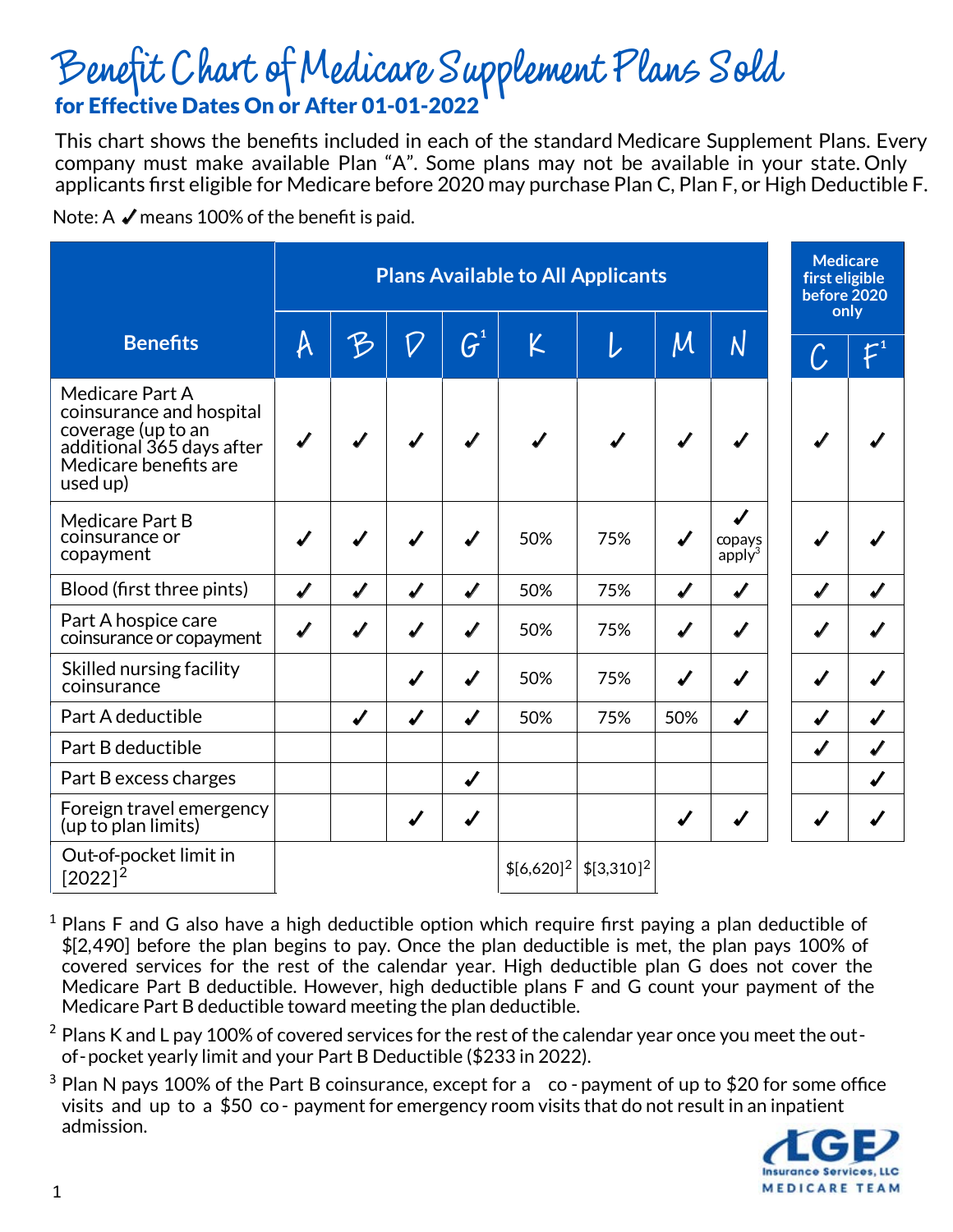

**MEDICARE TEAM**